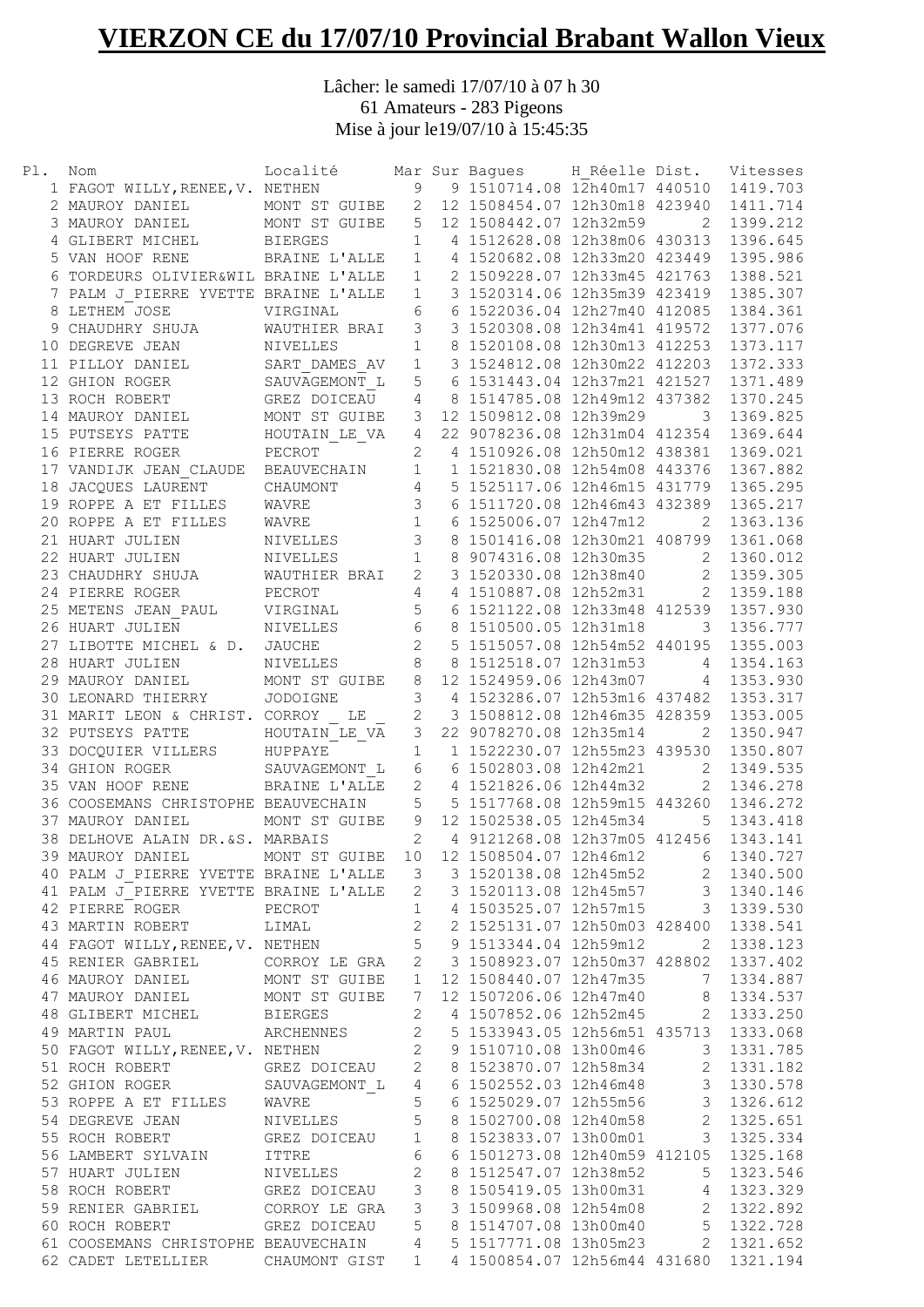|    | 63 MAUROY DANIEL                      | MONT ST GUIBE      | 6              | 12 1509833.08 12h50m59        | 9              | 1320.748 |
|----|---------------------------------------|--------------------|----------------|-------------------------------|----------------|----------|
|    | 64 GHENNE JACQUES                     | JAUCHE             | $\mathbf{1}$   | 2 1525929.05 13h02m59 439552  |                | 1320.043 |
|    | 65 GREER CHRISTIAN VIRGINAL           |                    | $\mathbf{2}$   | 4 1521412.08 12h43m25 413432  |                | 1319.099 |
|    | 66 METENS JEAN PAUL                   | VIRGINAL           | $\mathbf{1}$   | 6 1513695.06 12h42m56         | 2              | 1318.297 |
| 67 | MAUROY DANIEL                         | MONT ST GUIBE      | 4              | 12 1508417.07 12h51m57        | 10             | 1316.782 |
|    | 68 JACQUES LAURENT                    | CHAUMONT           | $\mathbf 1$    | 5 1526404.07 12h58m09         | 2              | 1315.785 |
|    | 69 BILLER MICHEL                      | LIMAL              | $\mathbf{1}$   | 6 1508277.08 12h55m47 427992  |                | 1313.726 |
|    | 70 GLIBERT MICHEL                     | <b>BIERGES</b>     | $\mathfrak{Z}$ | 4 1512602.08 12h57m43         | 3              | 1313.045 |
|    | 71 ROPPE A ET FILLES                  | WAVRE              | $6\,$          | 6 1525009.07 12h59m43 4       |                | 1311.390 |
|    | 72 PIERRE ROGER                       | PECROT             | 3              | 4 1503438.07 13h04m19 4       |                | 1311.216 |
|    | 73 DE JONGHE CHRISTIAN HAUTE ITTRE    |                    | $\mathbf{2}$   | 3 1511326.07 12h47m01 415284  |                | 1309.976 |
|    | 74 FAGOT WILLY, RENEE, V. NETHEN      |                    | $\mathbf{1}$   | 9 1516422.05 13h06m32         | $\overline{4}$ | 1308.964 |
|    | 75 LAMBERT SYLVAIN                    | <b>ITTRE</b>       | $\overline{4}$ | 6 1504226.08 12h45m15         | 2              | 1307.233 |
|    | 76 BAR ALBERT                         | <b>BEAUVECHAIN</b> | $\mathbf{1}$   | 12 1521075.06 13h09m16 443250 |                | 1306.495 |
|    | 77 COLLEE ANDY                        | <b>BEAUVECHAIN</b> | $\mathbf{1}$   | 2 1516169.08 13h08m30 441751  |                | 1305.026 |
|    | 78 VERCOUILLE C. LA HULPE             |                    | $\mathbf{1}$   | 2 1512236.07 12h59m12 429492  |                | 1304.654 |
|    | 79 PUTSEYS PATTE MOUTAIN LE VA        |                    | $\overline{2}$ | 22 9087172.07 12h46m22        | 3              | 1303.406 |
|    | 80 VERMYLEN DANIEL MARBAIS            |                    | $\overline{c}$ | 3 9079739.08 12h47m19 413360  |                | 1302.674 |
|    | 81 LETHEM JOSE                        | VIRGINAL           | $\overline{3}$ | 6 1522024.04 12h46m20         | 2              | 1302.672 |
|    | 82 DEGREVE JEAN                       | NIVELLES           | $\,8\,$        | 8 1501776.06 12h46m32 3       |                | 1302.339 |
|    | 83 DELHOVE ALAIN DR. &S. MARBAIS      |                    | $\mathbf{1}$   | 4 9121284.08 12h46m44 2       |                | 1302.219 |
|    | 84 SEHA JEAN                          | INCOURT            | 3              | 5 1523403.07 13h04m35 435533  |                | 1301.718 |
|    | 85 LIBOTTE MICHEL & D. JAUCHE         |                    | 5              | 5 1515070.08 13h08m13         | 2              | 1301.518 |
|    | 86 CHAUDHRY SHUJA                     | WAUTHIER BRAI      | $\mathbf{1}$   | 3 1520316.08 12h52m45         | 3              | 1299.991 |
|    | 87 TORDEURS OLIVIER&WIL BRAINE L'ALLE |                    | $\overline{2}$ | 2 1523480.08 12h54m38 2       |                | 1299.199 |
|    | 88 BAR ALBERT                         | BEAUVECHAIN        | $\overline{4}$ | 12 1505774.05 13h11m18 2      |                | 1298.711 |
|    | 89 CADET LETELLIER CHAUMONT GIST      |                    | $\overline{4}$ | 4 1505516.08 13h02m42         | 2              | 1297.499 |
|    | 90 DEPREZ RAYMOND                     | GREZ DOICEAU       | $\mathbf{1}$   | 1 1508565.08 13h06m16 436264  |                | 1297.376 |
|    | 91 MARIT LEON & CHRIST. CORROY        | L E                | 3              | 3 1508837.08 13h00m41         | 2              | 1295.317 |
|    | 92 ROCH ROBERT                        | GREZ DOICEAU       | $\overline{7}$ | 8 1527902.06 13h07m40         | 6              | 1295.308 |
|    | 93 MAUROY DANIEL MONT ST GUIBE        |                    | 12             | 12 1508423.07 12h57m41        | 11             | 1293.743 |
|    | 94 DE JONGHE CHRISTIAN HAUTE ITTRE    |                    | $\mathbf{1}$   | 3 1502120.08 12h51m06 2       |                | 1293.317 |
|    | 95 SEHA JEAN                          | INCOURT            | $\overline{2}$ | 5 1523046.07 13h06m46 2       |                | 1293.279 |
|    |                                       |                    |                |                               |                |          |

## **VIERZON CE du 17/07/10 Provincial Brabant Wallon Yearlings**

## Lâcher: le samedi 17/07/10 à 07 h 30 46 Amateurs - 255 Pigeons Mise à jour le19/07/10 à 15:45:35

| Pl. | Nom                                  | Localité Mar Sur Bagues H Réelle Dist. Vitesses |                |                 |                               |                          |          |
|-----|--------------------------------------|-------------------------------------------------|----------------|-----------------|-------------------------------|--------------------------|----------|
|     | 1 PIERRE ROGER                       | PECROT                                          | $\sqrt{2}$     |                 | 3 1507642.09 12h44m47 438381  |                          | 1392.578 |
|     | 2 DEPREZ RAYMOND                     | GREZ DOICEAU 3                                  |                |                 | 3 1505312.09 12h43m49 436264  |                          | 1390.188 |
|     | TORDEURS OLIVIER&WIL BRAINE L'ALLE 2 |                                                 |                |                 | 3 1521633.09 12h34m19 421763  |                          | 1385.935 |
|     | 4 DOCOUIER VILLERS                   | HUPPAYE                                         | 2              |                 | 7 1500981.09 12h47m20 439530  |                          | 1385.074 |
|     | CHAUDHRY SHUJA                       | WAUTHIER BRAI                                   | $\mathbf{1}$   |                 | 5 2139213.09 12h32m59 419572  |                          | 1384.803 |
|     | 6 METENS JEAN PAUL VIRGINAL          |                                                 | 5              |                 | 7 1512740.09 12h32m07 412539  |                          | 1365.496 |
|     | 7 PILLOY DANIEL                      | SART_DAMES_AV<br>NETHEN                         | $\mathbf{1}$   |                 | 2 1505624.09 12h33m24 412203  |                          | 1358.613 |
|     | FAGOT WILLY, RENEE, V. NETHEN        |                                                 | $\overline{c}$ |                 | 8 1507858.09 12h54m42 440510  |                          | 1356.668 |
|     | VERCOUILLE C.                        | LA HULPE                                        | $\overline{4}$ |                 | 8 1516373.09 12h46m48 429492  |                          | 1355.720 |
|     | 10 DOCQUIER VILLERS HUPPAYE          |                                                 |                | $4\overline{ }$ | 7 1500985.09 12h54m21         | 2                        | 1355.111 |
| 11  | DENIS JEAN CHARLES VIEUSART 9        |                                                 |                |                 | 12 1508335.09 12h47m31 429605 |                          | 1353.009 |
|     | 12 VERCOUILLE C.                     | LA HULPE                                        | $\mathbf{1}$   |                 | 8 1516390.09 12h48m30         | 2                        | 1348.484 |
|     | 13 MARTIN ROBERT                     | LIMAL                                           | $\overline{4}$ |                 | 6 1508729.09 12h47m58 428400  |                          | 1347.312 |
|     | 14 JACQUES HENRI OPPREBAIS           |                                                 | $\mathbf{1}$   |                 | 1 1505936.09 12h52m41 434656  |                          | 1346.991 |
|     | 15 LEONARD THIERRY JODOIGNE          |                                                 | $\overline{4}$ |                 | 4 1501575.09 12h54m55 437482  |                          | 1346.444 |
| 16  | PALM J PIERRE YVETTE BRAINE L'ALLE   |                                                 | 3              |                 | 3 1521463.09 12h45m22 423419  |                          | 1342.625 |
|     | 17 DOCOUIER VILLERS                  | HUPPAYE                                         | $\mathbf 1$    |                 | 7 1500995.09 12h57m58         | $\overline{3}$           | 1340.167 |
| 18  | DE CAFMEYER ARNOULD BRAINE LE CHA    |                                                 | $\mathbf{1}$   |                 | 8 1523352.09 12h43m19 419468  |                          | 1338.799 |
|     | 19 FAGOT WILLY, RENEE, V. NETHEN     |                                                 | 7              |                 | 8 1507851.09 12h59m09         | 2                        | 1338.326 |
| 20  | BILLER MICHEL                        | LIMAL                                           | $\mathcal{S}$  |                 | 6 1505762.09 12h49m52 427992  |                          | 1338.026 |
|     | 21 FAGOT WILLY, RENEE, V. NETHEN     |                                                 | $\mathbf{1}$   |                 | 8 1507856.09 12h59m39         | $\overline{\phantom{a}}$ | 1336.297 |
|     | 22 COOSEMANS CHRISTOPHE BEAUVECHAIN  |                                                 | 5              |                 | 6 1527561.09 13h02m05 443260  |                          | 1334.786 |
| 23  | CHAUDHRY SHUJA                       | WAUTHIER BRAI                                   | 5              |                 | 5 1521933.09 12h44m35         | 2                        | 1333.739 |
|     | 24 RENIER GABRIEL                    | CORROY LE GRA                                   | 6              |                 | 6 1505816.09 12h51m55 428802  |                          | 1332.001 |
|     | 25 LAURENT ANDRE                     | LASNE                                           | $\mathfrak{Z}$ |                 | 4 1515895.09 12h46m36 421560  |                          | 1331.523 |
|     | 26 BERGER RENE                       | WAVRE                                           | $\mathbf 1$    |                 | 6 1506091.09 12h55m38 432946  |                          | 1329.544 |
| 27  | DELMEZ JEAN                          | GREZ DOICEAU                                    | $\mathbf{1}$   |                 | 2 9097326.09 12h57m28 435141  |                          | 1328.811 |
|     | 28 DENIS JEAN CHARLES VIEUSART       |                                                 | 5              |                 | 12 1508354.09 12h53m39        | 2                        | 1327.369 |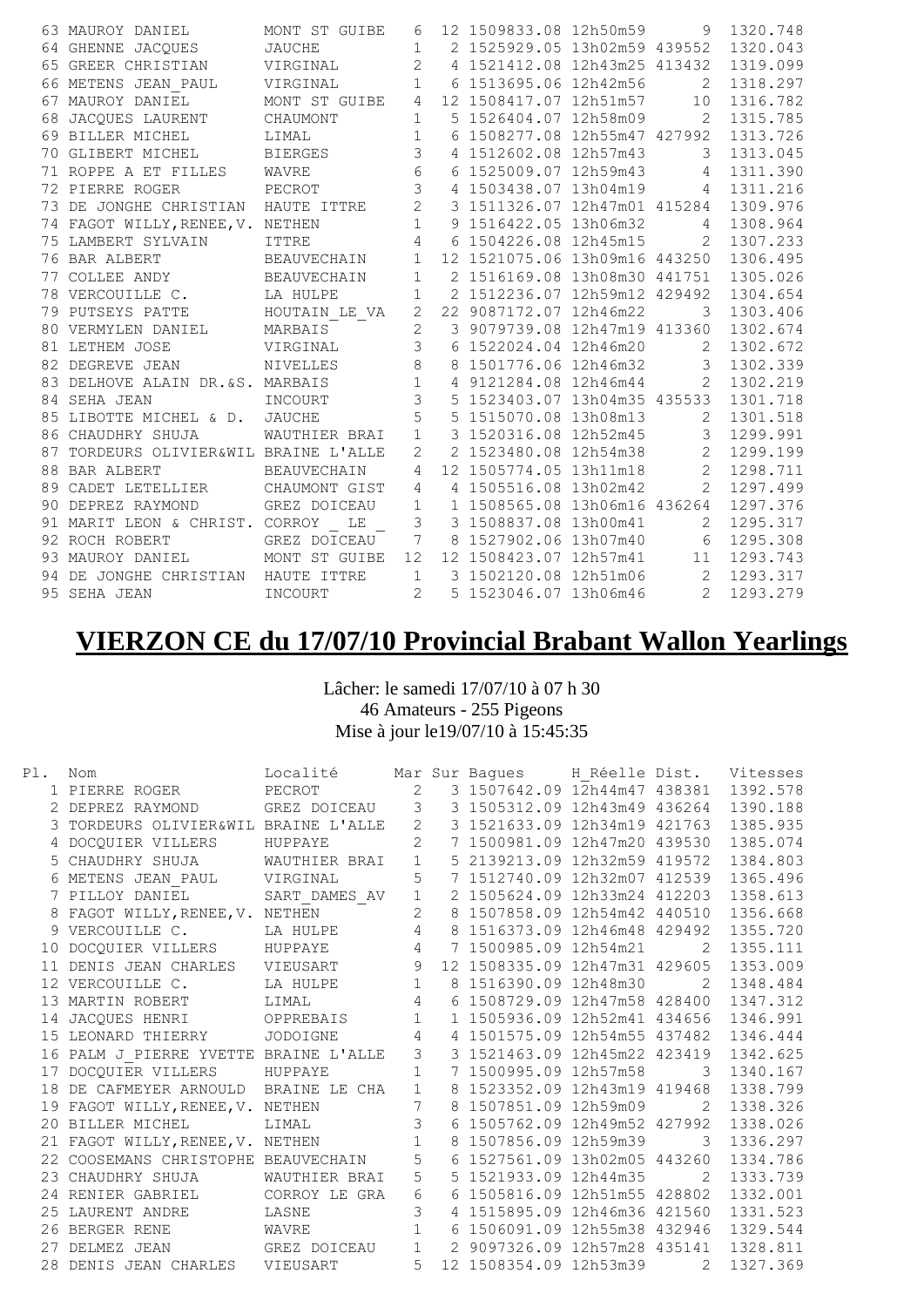| 29 DELDIME DANI                                                                                                                                                                                                                                                        | ORP JAUCHE                                                                                   | 4                        | 7 6065808.09 13h04m53 444275 1326.657                                |                         |            |
|------------------------------------------------------------------------------------------------------------------------------------------------------------------------------------------------------------------------------------------------------------------------|----------------------------------------------------------------------------------------------|--------------------------|----------------------------------------------------------------------|-------------------------|------------|
| 30 DE JONGHE CHRISTIAN HAUTE ITTRE                                                                                                                                                                                                                                     |                                                                                              | $\mathbf{2}$             | 3 1517220.09 12h44m04 415284                                         |                         | 1322.280   |
| 31 COOSEMANS CHRISTOPHE BEAUVECHAIN                                                                                                                                                                                                                                    |                                                                                              | $\mathbf{1}$             | 6 1526612.09 13h05m20                                                | 2                       | 1321.849   |
| 32 DEGREVE JEAN                                                                                                                                                                                                                                                        | NIVELLES                                                                                     | $\mathbf{1}$             | 5 1523412.09 12h41m57 412253                                         |                         | 1321.472   |
| 33 DOCQUIER VILLERS                                                                                                                                                                                                                                                    | HUPPAYE                                                                                      | $\epsilon$               | 7 1502667.09 13h04m03                                                | $4\overline{ }$         | 1315.762   |
| 34 METENS JEAN PAUL                                                                                                                                                                                                                                                    | VIRGINAL                                                                                     | $\mathbf{1}$             | 7 1512754.09 12h43m41 2                                              |                         | 1315.145   |
| 35 MAUROY DANIEL                                                                                                                                                                                                                                                       | MONT ST GUIBE                                                                                | $\mathbf{2}$             | 5 1506261.09 12h53m26 423940                                         |                         | 1310.743   |
| 36 SAUVAGE DURAN                                                                                                                                                                                                                                                       | BORNIVAL                                                                                     | 3                        | 5 1515510.09 12h43m41 410861                                         |                         | 1309.789   |
| 37 MAUROY DANIEL                                                                                                                                                                                                                                                       | MONT ST GUIBE                                                                                | 3                        | 5 1506251.09 12h53m58                                                | 2                       | 1308.585   |
| 38 SAUVAGE DURAN                                                                                                                                                                                                                                                       | BORNIVAL                                                                                     | $\overline{c}$           | 5 1515571.09 12h44m29 2                                              |                         | 1306.457   |
| 39 MARTIN ROBERT                                                                                                                                                                                                                                                       | LIMAL                                                                                        | $\mathbf{1}$             | 6 1508720.09 12h57m57 2                                              |                         | 1306.297   |
| 40 RENIER GABRIEL                                                                                                                                                                                                                                                      | CORROY LE GRA                                                                                | 4                        | 6 1505813.09 12h58m17 2                                              |                         | 1306.169   |
| 41 LOUIS MICHEL                                                                                                                                                                                                                                                        | PERBAIS                                                                                      | $\overline{c}$           | 6 1506455.09 12h54m39 422629                                         |                         | 1301.793   |
| 42 MARIT LEON & CHRIST. CORROY LE                                                                                                                                                                                                                                      |                                                                                              | 3                        | 8 1525673.09 12h59m07 428359                                         |                         | 1301.483   |
| 43 CHAUDHRY SHUJA                                                                                                                                                                                                                                                      | WAUTHIER BRAI                                                                                | $\overline{2}$           | 5 1521922.09 12h52m47                                                | 3                       | 1299.857   |
| 44 PAGE J.PIERRE& LOUIS TOURINNES LA                                                                                                                                                                                                                                   |                                                                                              | 5                        | 5 9058585.09 13h12m01 444005                                         |                         | 1298.197   |
| 45 HAUTIER ETIENNE & G. BAULERS                                                                                                                                                                                                                                        |                                                                                              | $\mathbf{1}$             | 3 1518168.09 12h48m56 413534                                         |                         | 1296.616   |
| 46 RENIER GABRIEL                                                                                                                                                                                                                                                      | CORROY LE GRA                                                                                | 1                        | 6 1505829.09 13h00m56                                                | 3 <sup>7</sup>          | 1295.710   |
| 47 HAUTIER ETIENNE & G. BAULERS                                                                                                                                                                                                                                        |                                                                                              | 3                        | 3 1518174.09 12h49m16 2                                              |                         | 1295.263   |
| 48 MARIT LEON & CHRIST. CORROY LE                                                                                                                                                                                                                                      |                                                                                              | 6                        | 8 1506197.09 13h00m45 2                                              |                         | 1295.056   |
|                                                                                                                                                                                                                                                                        | VIRGINAL                                                                                     |                          | 7 1512714.09 12h48m37                                                |                         | 1294.782   |
| 49 METENS JEAN PAUL                                                                                                                                                                                                                                                    |                                                                                              | 3<br>$\mathfrak{Z}$      |                                                                      | $\overline{\mathbf{3}}$ |            |
| 50 MARTIN ROBERT                                                                                                                                                                                                                                                       | LIMAL                                                                                        |                          | 6 1508767.09 13h01m16                                                | $\overline{\mathbf{3}}$ | 1293.218   |
| 51 FAGOT WILLY, RENEE, V. NETHEN                                                                                                                                                                                                                                       |                                                                                              | 5                        | 8 1507875.09 13h10m47                                                | $4\overline{4}$         | 1292.640   |
| 52 PIERRE ROGER<br>PECROT                                                                                                                                                                                                                                              |                                                                                              | $\mathfrak{Z}$           | 3 1507532.09 13h09m35                                                | $\overline{2}$          | 1290.881   |
| 53 SNAPPE CLAUDE                                                                                                                                                                                                                                                       | <b>BIERGES</b>                                                                               | $\sqrt{2}$               | 4 1508605.09 13h04m03 430706                                         |                         | 1289.340   |
| 54 VANDENBRANDEN & FILS BIEZ (COCROU)                                                                                                                                                                                                                                  |                                                                                              | $\overline{4}$           | 4 1506399.09 13h09m39 437102                                         |                         | 1286.919   |
| 55 PALM J PIERRE YVETTE BRAINE L'ALLE                                                                                                                                                                                                                                  |                                                                                              | $\mathbf 1$              | 3 1521475.09 12h59m25                                                | 2                       | 1285.360   |
| 56 MARIT LEON & CHRIST. CORROY LE                                                                                                                                                                                                                                      |                                                                                              | $\mathbf 1$              | 8 1505193.09 13h03m17 3                                              |                         | 1285.212   |
| 57 BILLER MICHEL                                                                                                                                                                                                                                                       | LIMAL                                                                                        | $\overline{c}$           | 6 1505732.09 13h03m05 2                                              |                         | 1284.934   |
| 58 DEGREVE JEAN NIVELLES                                                                                                                                                                                                                                               |                                                                                              | $\overline{4}$           | 5 1523418.09 12h51m22 2                                              |                         | 1282.753   |
| 59 MARTIN ROBERT LIMAL                                                                                                                                                                                                                                                 |                                                                                              | 5                        | 6 1508788.09 13h04m41 4                                              |                         | 1280.016   |
| 60 DE CAFMEYER ARNOULD BRAINE LE CHA                                                                                                                                                                                                                                   |                                                                                              | $\boldsymbol{7}$         | 8 1523350.09 12h57m59                                                | $2^{\circ}$             | 1278.931   |
| 61 DOCQUIER VILLERS<br>ERS                                                                                                                                                                                                                                             | HUPPAYE                                                                                      | $\overline{7}$           | 7 1500997.09 13h14m02 5                                              |                         | 1277.580   |
| 62 PUTSEYS PATTE                                                                                                                                                                                                                                                       | HOUTAIN LE VA                                                                                | $\sqrt{4}$               | 9 9043151.09 12h53m04 412354                                         |                         | 1276.375   |
| 63 BIDOUL CHRISTOPHE DION VALMONT                                                                                                                                                                                                                                      |                                                                                              | $\mathbf{1}$             | 1 1505871.09 13h09m21 433104                                         |                         | 1276.269   |
| 64 GLIBERT MICHEL                                                                                                                                                                                                                                                      | <b>BIERGES</b>                                                                               | $\sqrt{2}$               | 6 1511462.09 13h07m10 430313                                         |                         | 1276.244   |
| 65 GLIBERT MICHEL                                                                                                                                                                                                                                                      | <b>BIERGES</b>                                                                               | $\mathsf S$              | 6 1511496.09 13h07m12                                                | $\overline{2}$          | 1276.117   |
| 66 BERGER RENE                                                                                                                                                                                                                                                         | WAVRE                                                                                        |                          | 6 6 1506085.09 13h09m17 2                                            |                         | 1276.055   |
| 67 DELSTANCHE JEAN&MEL. BIERGES                                                                                                                                                                                                                                        |                                                                                              | 3 <sup>7</sup>           | 10 1508062.09 13h08m46 431989                                        |                         | 1275.182   |
| 68 LOUIS MICHEL PERBAIS                                                                                                                                                                                                                                                |                                                                                              |                          | 6 6 1506456.09 13h01m47 2 1273.804                                   |                         |            |
| 69 METENS JEAN PAUL VIRGINAL                                                                                                                                                                                                                                           |                                                                                              | $\sqrt{6}$               | 7 1512709.09 12h54m01 4                                              |                         | 1273.204   |
| 70 VANDENBRANDEN & FILS BIEZ (COCROU) 3 4 1506312.09 13h13m34<br>71 METENS JEAN_PAUL VIRGINAL 4 7 1512730.09 12h54m24<br>72 MARIT LEON & CHRIST. CORROY LE 2 8 1505185.09 13h07m02<br>73 PUTSEYS PATTE HOUTAIN_LE_VA 5 9 9043110.09                                    |                                                                                              |                          |                                                                      |                         |            |
|                                                                                                                                                                                                                                                                        |                                                                                              |                          | 4 1506312.09 13h13m34 2 1272.248<br>7 1512730.09 12h54m24 5 1271.699 |                         |            |
|                                                                                                                                                                                                                                                                        |                                                                                              |                          |                                                                      | $\overline{4}$          | 1270.913   |
|                                                                                                                                                                                                                                                                        |                                                                                              |                          |                                                                      | $\overline{c}$          | 1270.737   |
|                                                                                                                                                                                                                                                                        |                                                                                              |                          |                                                                      | $\overline{\mathbf{3}}$ | 1267.627   |
| 75 METENS JEAN_PAUL VIRGINAL 2                                                                                                                                                                                                                                         |                                                                                              |                          | 7 1512745.09 12h56m41 6                                              |                         | 1262.811   |
|                                                                                                                                                                                                                                                                        |                                                                                              |                          |                                                                      | $\overline{2}$          | 1262.634   |
| 76 PAGE J.PIERRE& LOUIS TOURINNES LA $\begin{array}{ccc} 4 & 5 & 3708207.09 & 13h21m39 \\ 77 & \text{MARTIN ROBERT} & \text{LIMAL} & 2 & 6 & 1508746.09 & 13h09m18 \\ 78 & \text{PUTSEYS PATH} & \text{HOUTAIN\_LE_VA} & 8 & 9 & 9052458.09 & 12h59m09 \\ \end{array}$ |                                                                                              |                          |                                                                      |                         | 5 1262.600 |
|                                                                                                                                                                                                                                                                        |                                                                                              |                          |                                                                      |                         | 3 1252.785 |
|                                                                                                                                                                                                                                                                        | WAVRE                                                                                        | $\overline{\phantom{a}}$ | 6 1506083.09 13h15m49                                                | $\mathcal{S}$           | 1251.947   |
| 79 BERGER RENE<br>80 VERCOUILLE C.                                                                                                                                                                                                                                     |                                                                                              |                          | 8 1516363.09 13h13m39                                                | $\mathcal{S}$           | 1249.795   |
| 81 BILLER MICHEL                                                                                                                                                                                                                                                       | $\begin{array}{ccc}\n\mathbb{E} & & 3 \\  & & 1 \\  & & 3\n\end{array}$<br>LA HULPE<br>LIMAL |                          | 6 1505781.09 13h12m31                                                | $\mathcal{S}$           | 1249.545   |
| 82 BERGER RENE WAVRE                                                                                                                                                                                                                                                   |                                                                                              |                          | 6 1506086.09 13h16m39                                                | $4\overline{ }$         | 1248.937   |
| 83 GLIBERT MICHEL BIERGES 1 6 1512330.09 13h14m43 3                                                                                                                                                                                                                    |                                                                                              |                          |                                                                      |                         | 1248.292   |
| 84 LEONARD THIERRY JODOIGNE 2 4 1501600.09 13h20m32 2                                                                                                                                                                                                                  |                                                                                              |                          |                                                                      |                         |            |
| 85 PALM J PIERRE YVETTE BRAINE L'ALLE                                                                                                                                                                                                                                  |                                                                                              | 2                        | 3 1521461.09 13h09m27                                                | $\mathcal{S}$           | 1248.047   |
|                                                                                                                                                                                                                                                                        |                                                                                              |                          |                                                                      |                         | 1247.368   |

## **VIERZON CE du 17/07/10 Provincial Brabant Wallon Pigeonneaux**

Lâcher: le samedi 17/07/10 à 07 h 30 4 Amateurs - 29 Pigeons Mise à jour le19/07/10 à 15:45:35

| Pl. Nom         | Localité |  | Mar Sur Baques                           | H Réelle Dist. | Vitesses   |
|-----------------|----------|--|------------------------------------------|----------------|------------|
| 1 SAUVAGE DURAN | BORNIVAL |  | 4 12 9010710.10 12h31m31 410861 1362.641 |                |            |
| 2 SAUVAGE DURAN | BORNIVAL |  |                                          |                | 2 1344.067 |
| 3 SAUVAGE DURAN | BORNIVAL |  | 2 12 1507038.10 12h52m49                 |                | 3 1272.732 |
| 4 SAUVAGE DURAN | BORNIVAL |  | 11 12 1507015.10 13h04m29                |                | 4 1228.340 |